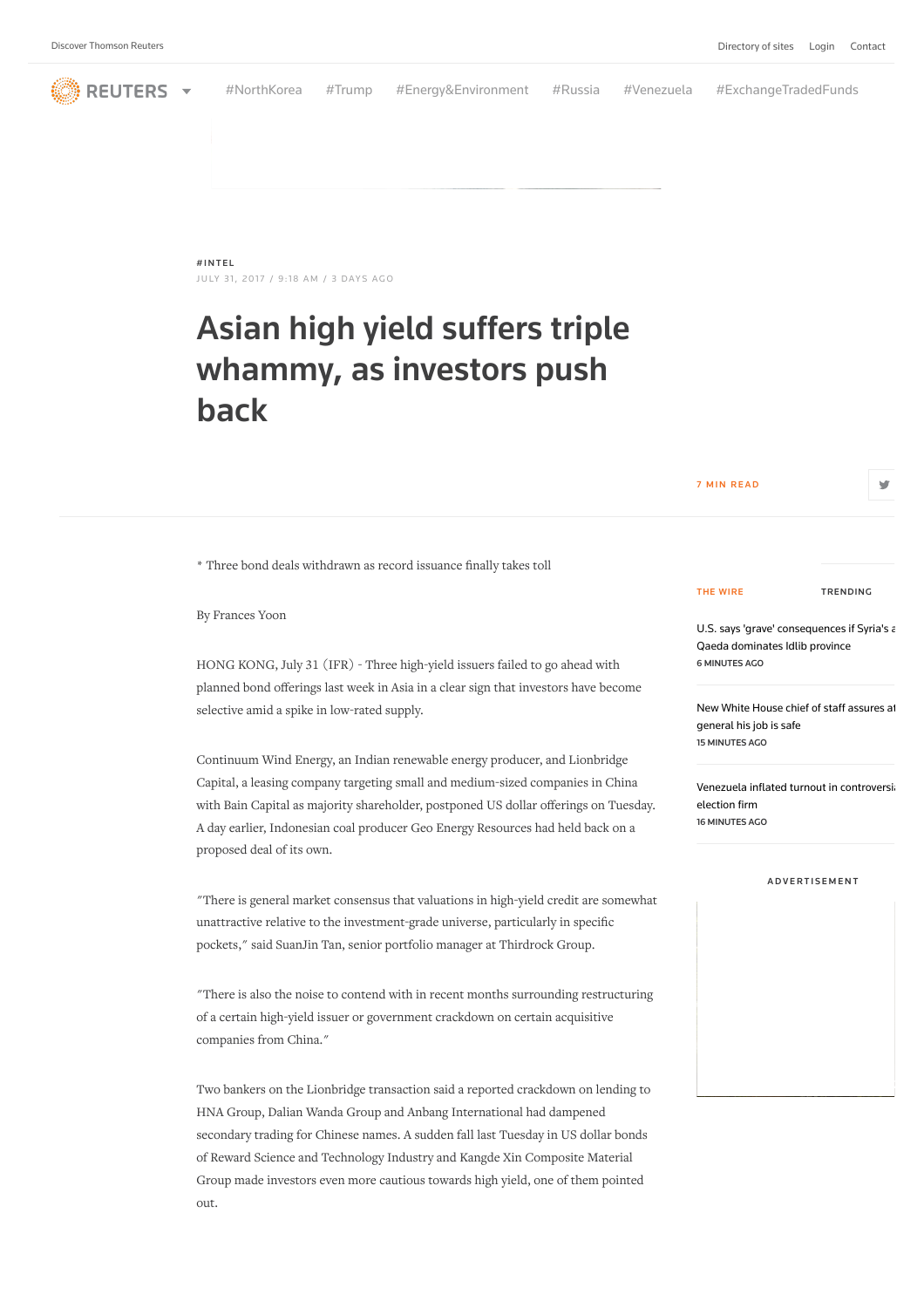Asia-based investors said the failed deals did not represent a pullback from high yield, but signalled that investors had become cautious on credit fundamentals.

"This suggests investors are not complacent and just blindly chase whatever is available in the market. We believe this is a positive development and acts as a sanity check for both issuers and syndicated banks," said Arthur Lau, head of Asia ex-Japan fixed income at PineBridge Investments.

London-listed natural resources group Vedanta Resources is expected to draw strong investor demand for a proposed seven-year non-call four bond with expected ratings of B3/B+ (Moody's/S&P) during a roadshow this week. Demand will benefit from an exchange offer for its outstanding dollar bonds.

All last week's pulled deals were debut transactions with Single B credit ratings, as were issues withdrawn earlier this year, including those from Eros International, Soechi Lines and Brightoil Petroleum.

The fate of those deals suggests investors remain wary of low-rated issuers with short track records.

"Investors will continue to be cautious on Single or Double B names that are not from the Chinese property sector, such as industrials," said Ben Yuen, CIO of fixed income at BOCHK Asset Management. "We're not expecting a rapid hike in interest rates by the US Federal Reserve. So, investors will still be interested in yield, but fundamentals will become more important."

Investors are still chasing yield, but may look for it in longer-dated bonds rather than riskier credits.

"From an all-in yield basis, the relative attractiveness and risk reward, compared to the IG universe, have diminished with the higher rates environment," said Thirdrock's Tan.

"It is the proverbial battle between credit and duration risk for investors, and looking at the anaemic inflation rates and economic growth currently, moderate duration risk is winning over going down the credit quality curve, in my opinion." SUPPLY GLUT Record issuance has made investors more selective. Asian US dollar high-yield volumes reached a year-to-date record of \$26.8 billion as of July 26, up more than 200 percent from the same period last year, according to Thomson Reuters data.

ABM Investama was the only Asian high-yield issuer to complete a US dollar issue last Tuesday, pricing debut five non-call three bonds of \$300 million at 7.375 percent. The bonds have expected ratings of Ba3/BB– (Moody's/Fitch).

Lionbridge, with expected ratings of B2/B/B, was marketing three-year notes at 9.5 percent area. A banker on the deal explained that the book was fully covered, but it was not strong enough to tighten pricing.

For its part, Continuum had announced guidance on 5.25-year non-call three senior bonds at 6.375 percent area and had expected ratings of B1/B+ (Moody's/Fitch). One investor said he did not receive a book update on Tuesday afternoon, suggesting that

## SPONSORED